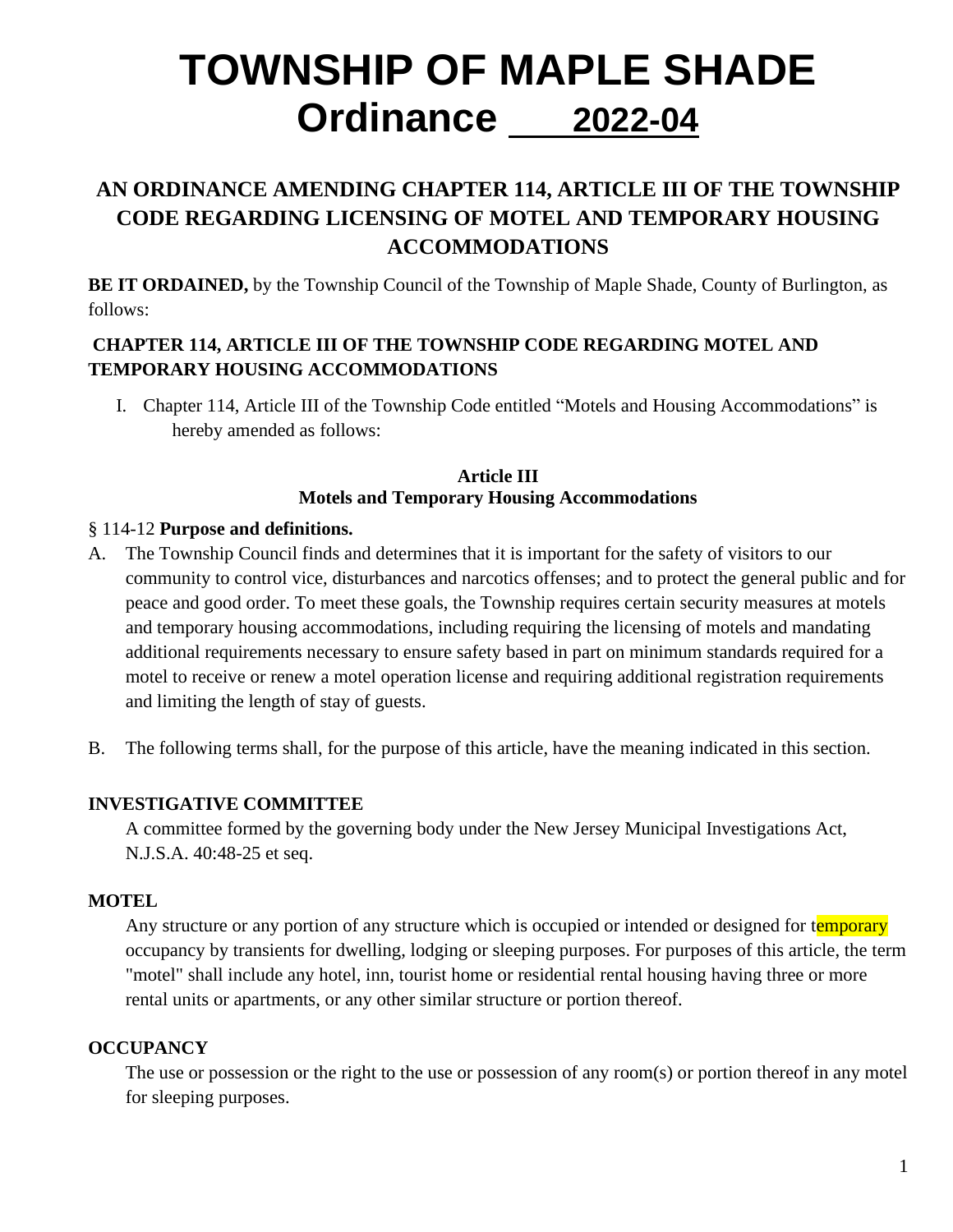#### **OPERATOR**

Any person, as defined herein, and including agents, employees, and independent contractors thereof, responsible for the day-today management and performance of motel activities.

#### **PERSON**

Any individual, firm, partnership, joint venture, association, social club, fraternal organization, jointstock company, corporation, estate, trust, business trust, receiver, trustee, syndicate or any other group or combination acting as a unit.

#### **RENT**

The consideration charged, whether or not received, for the occupancy of space in the motel valued in money, whether to be received in money, goods, labor or otherwise, including all receipts, cash, credits and property and service of any kind or nature, without reduction therefrom whatsoever.

#### **TRANSIENT**

In determining whether a person is a "transient," uninterrupted periods of time extending both prior or subsequent to the effective date of this article may be considered.

#### **VISITOR**

Any person, not employed by or a registered guest of a motel, not including minors and dependents of registered guests.

#### § 114-13 **License required.**

It shall be unlawful for any person, partnership, firm, corporation or entity to establish, operate, maintain, occupy or offer for occupation upon any property owned, controlled or leased by him a motel as defined herein without first having secured a license from the Township of Maple Shade. Said license shall be for a period of no more than one year commencing **April 1 and** terminating March 31 of the next calendar year and shall be renewable for additional periods of one year. Licenses shall not be transferable from one person, firm, partnership, corporation or entity to another person, partnership, corporation or entity except as provided in this article.

#### § 114-14 **Conditions requiring license.**

When any person shall by the use of signs, circulars, business cards, newspapers, other publications, radio or television stations advertise or solicit patronage, actively or passively, it shall be considered prima facie evidence of liability, and a license shall be required for the ownership and/or operation of a motel.

#### § 114-15 **Application for license.**

- A. Applications for a Maple Shade Township motel operation license shall be made on or before April 1 of each year on a form approved by the Township Council and shall be signed and sworn to by the person, firm, partnership, corporation or entity actually engaged in such business and actually the true owners thereof. This section shall apply to any individual, firm, partnership, corporation or entity who is now or in the future conducting any activity within the Township of Maple Shade regulated by this chapter.
- B. Each applicant for such license shall make written application on forms supplied by the Township Clerk setting forth:
- (1) The full name, phone number, address and post office address, if applicable, of the applicant (if a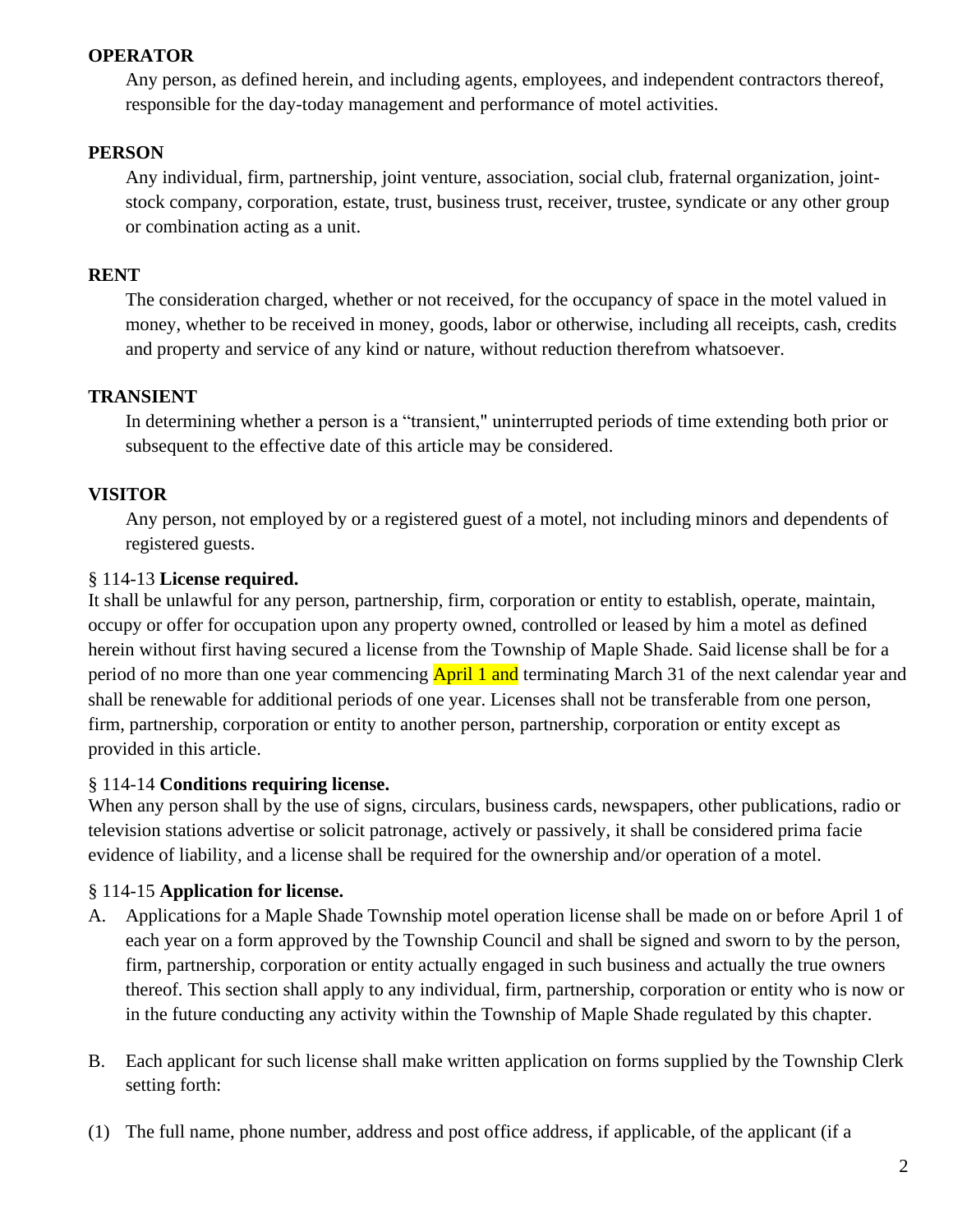corporation, provide the names and addresses of the president and secretary and registered agent, if applicable; if a partnership, provide the names and addresses of all partners).

- (2) The exact location of the proposed licensed premises, including the street address, and block and lot number as described on the Tax Map of the Township of Maple Shade.
- (3) A description of the business, structure and accommodations upon said land, including a statement of the number of sleeping units and the maximum number of persons who can be accommodated at any given time.
- (4) The name, address and owner of said lands and buildings and the name and address of the individual, corporation, partnership or other entity renting said building if different than Subsection B(1) above. In the event that the entity which owns or leases the licensed premises is a corporation, the name and address of the officers of the corporation and the particular position they hold, the name and address of any stockholder holding 10% or more of stock, or indirectly, or in any way beneficially of the corporation which is seeking a license and the name, address and phone number of the registered agent, if applicable.
- (5) The name(s) of the person or persons on the licensed premises upon whom process may be served.
- (6) A statement acknowledging whether the applicant has ever held a motel or hotel license and whether said license(s) has ever been denied or revoked and setting forth details of same.
- (7) Details of any arrests and/or convictions for crimes or disorderly conduct, including the nature of the offense for which arrested and/or convicted, the date of conviction and the court in which said conviction occurred of each and every person identified in Subsection B(1**)** and (4) above.
- (8) The name and address of the applicant's attorney, if applicable.
- (9) The telephone number(s) where the owner(s) and/or his or her agent may be reached in the event of an emergency.
- C. The application must contain a certification that the statements made by the applicant in connection with the application and covering the information requested in Subsections A and B are true and that the applicant makes such statements to induce the Township of Maple Shade to issue a license to operate a motel covering the applicant's business and that the applicant agrees to comply with all rules, regulations and laws of the State of New Jersey and Township ordinances applicable to same.
- D. The application shall be accompanied by a payment in the amount of the license fee for the period involved. In the event that the license applied for shall be denied, said fee shall be returned to the applicant less 10% thereof to cover investigation costs relative to said application plus the cost of notice required under § 114-16G.
- E. If the applicant is not the owner of the site where the business is to be conducted, the owner's written consent to the conduct of the business described in the application shall be annexed to the application.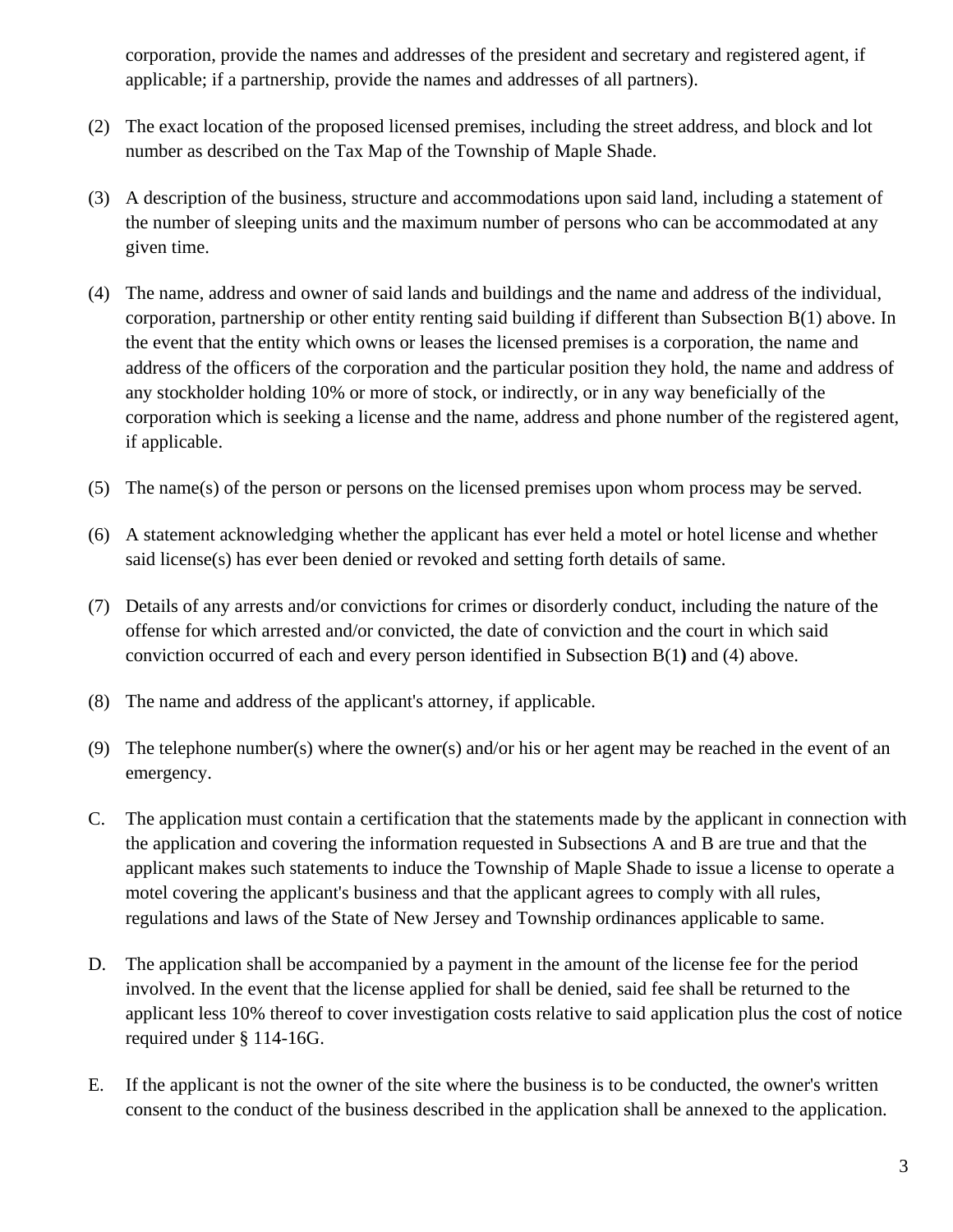- F. Unless the applicant opts for third-party inspection, the application for the issuance of a new or renewed license hereunder shall constitute the consent of the applicant to an inspection of the licensed premises by the Police Department, using the standard established at § 114-16B, for the purpose of determining whether there exists on the premises sought to be licensed compliance with the appropriate registration requirements as defined herein. The applicant shall be given twenty-four-hour notice of this inspection to ensure the owner's/operator's presence during such inspection. This requirement in no way limits the Police Department's or other law enforcement agency's ability to perform unannounced inspections as part of ongoing investigations to prevent or discover criminal activity.
- G. Unless the motel license is currently under a suspended or revoked status, the motel will be permitted to operate while the Township considers a pending original or renewal application.
- H. Restriction on ownership and management. The operation, conduct and management of a motel shall not be under the management of, control or supervision of any person convicted of a felony or any conviction involving the sale of drugs and/or narcotics, prostitution or underage drinking. No person shall own, directly or indirectly, more than 10% of stock or be an officer or director of any corporation or participate in any way in the management of any licensed premises if he or she has been convicted of a crime as described in this subsection.

#### § 114-16 **Licensing procedures.**

- A. Each applicant for a new or renewal license shall make an application upon forms issued by the Township Clerk. This section shall apply to any individual, firm, partnership, corporation or entity who is now or in the future conducting any activity within the Township limits regulated by this chapter. Incomplete applications will not be processed.
- B. Upon receipt of a fully completed application for a new or renewed license, the Clerk shall send a copy of same to the Township Manager, Township Zoning Officer, Fire Inspector, Construction Code Official and Police Department. Each of the foregoing departments or agencies shall have 30 days from the date of application to inspect the premises and issue a written report determining whether or not the premises comply with this chapter and the rules and regulations and laws of the State of New Jersey. The Township shall coordinate the date and time of its inspection and provide twenty-four-hour notice to the motel owner. In lieu of inspection by the Police Department, an applicant may request that the Police Department's review be performed by a neutral third-party inspector, subject to the Township's approval of the proposed inspector and with the costs of the inspection to be paid for by the applicant. The third-party inspector shall coordinate with and provide its findings to the Township Police Department. If the premises comply, the Police Department and other authorized agencies shall provide the Township Clerk with a written notice of such approval. Thereupon, if the applicant has complied with the other licensing provisions set forth in this chapter, the Township Clerk shall issue a license in accordance with the terms and conditions of this chapter.
- C. If deficiencies based on fire, zoning or construction defects are identified in the course of inspection, the appropriate inspecting agency or official shall provide written notice to the applicant of the specific violations with a copy to the Township Clerk. The applicant shall make any required application to the appropriate agency to cure the deficiency within 14 days of notice and cure said deficiency within 60 days of such notice. The Township reserves the right to take immediate action outside the scope of this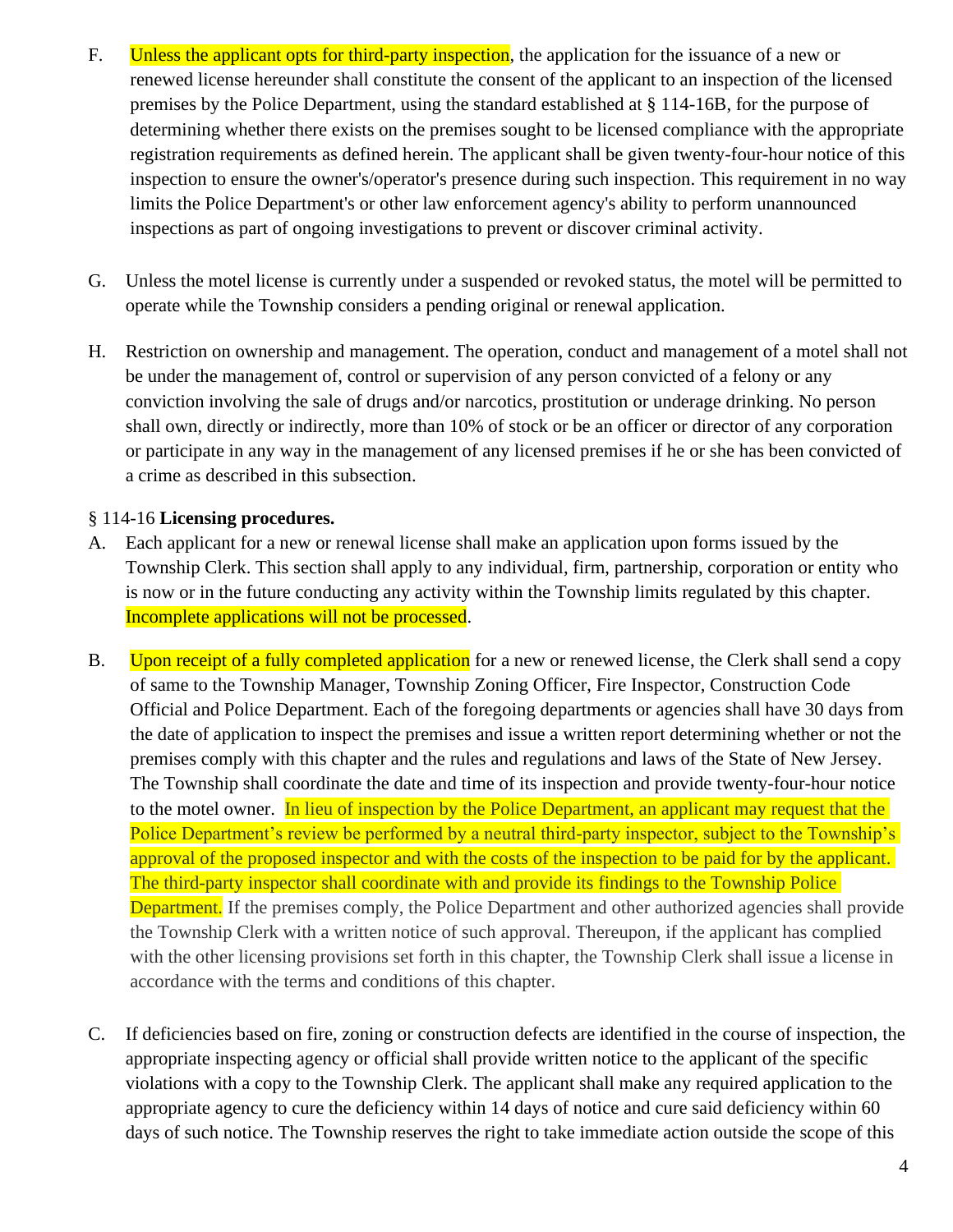licensing ordinance to abate an issue which, in the Township's sole discretion, is a life-safety issue.

- D. If, upon inspection, the premises do not comply with the security requirements set forth in this chapter, the Police Department shall provide written notice to the applicant of the specific violations with a copy to the Township Clerk. The operator shall have 30 calendar days to cure deficiencies prior to reinspection and reconsideration of the license application unless the cure period is extended by the Township Manager due to exigent circumstances.
- E. If the operator does not cure the deficiencies noted in the inspections pursuant to section C or D above within the time provided or if the applicant fails to address any deficiencies in the application documentation as noticed by the Township Clerk, the Township Clerk shall provide written notice to the applicant that the license is denied**.** The applicant shall have the right to request a reconsider the denial of the license. Said request for hearing must be in writing and received within five business days from receipt of notice sent by the Township Clerk.
- F. The Township Council shall set a date for a hearing to be held on the denial of said application at a reasonable time thereafter or, in the case of a new license, not later than 30 days from the date of a written request for a hearing unless the applicant requests or consents to a postponement.
- G. A copy of all reports and investigations shall be made available to the applicant, upon request, at least seven days prior to any hearing date set by the Township Council on a particular license.
- H. The Township Clerk shall make notice, not less than seven days prior to the hearing, in the official newspaper of the Township and by certified mail, return receipt requested, to all property owners with 200 feet of the applicant's property line, using a straight line from the property line, of the time, place and location of the hearing concerning the denial of license application and the manner in which interested parties may make proper objection either in writing or through oral testimony. Such objection must be based upon an alleged violation of laws promulgated or enacted by the federal, state, county or local government. The applicant has the right to contest any objection presented.
- I. In the event that written objections are filed with the Township Clerk as to the issuance or renewal of a particular license or objections are made orally on the night set for issuance or renewal of a license or the date of the hearing described in Subsection F above, the Township Council shall consider all evidence for and against the issuance of such license and within 10 days of the date of hearing, determine whether to issue or renew a license or deny same if the evidence presented indicates good cause for the denial of a license. Notice of denial of applicant's appeal and the reasons for denial shall be provided in writing to the applicant within 14 days of the hearing. If the circumstances warrant, the Township Council may hold an additional hearing on a date set by the Township Council meeting for the renewal or issuance of a license.
- J. Nothing contained herein shall prevent the Township of Maple Shade or the officers of the Township from proceeding against an applicant who is in violation of any of the provisions of this chapter by filing a complaint in a court of competent jurisdiction.
- K. Any license issued hereunder shall terminate at any time after its issuance in the event that the use of the building or part thereof for motel purposes shall cease.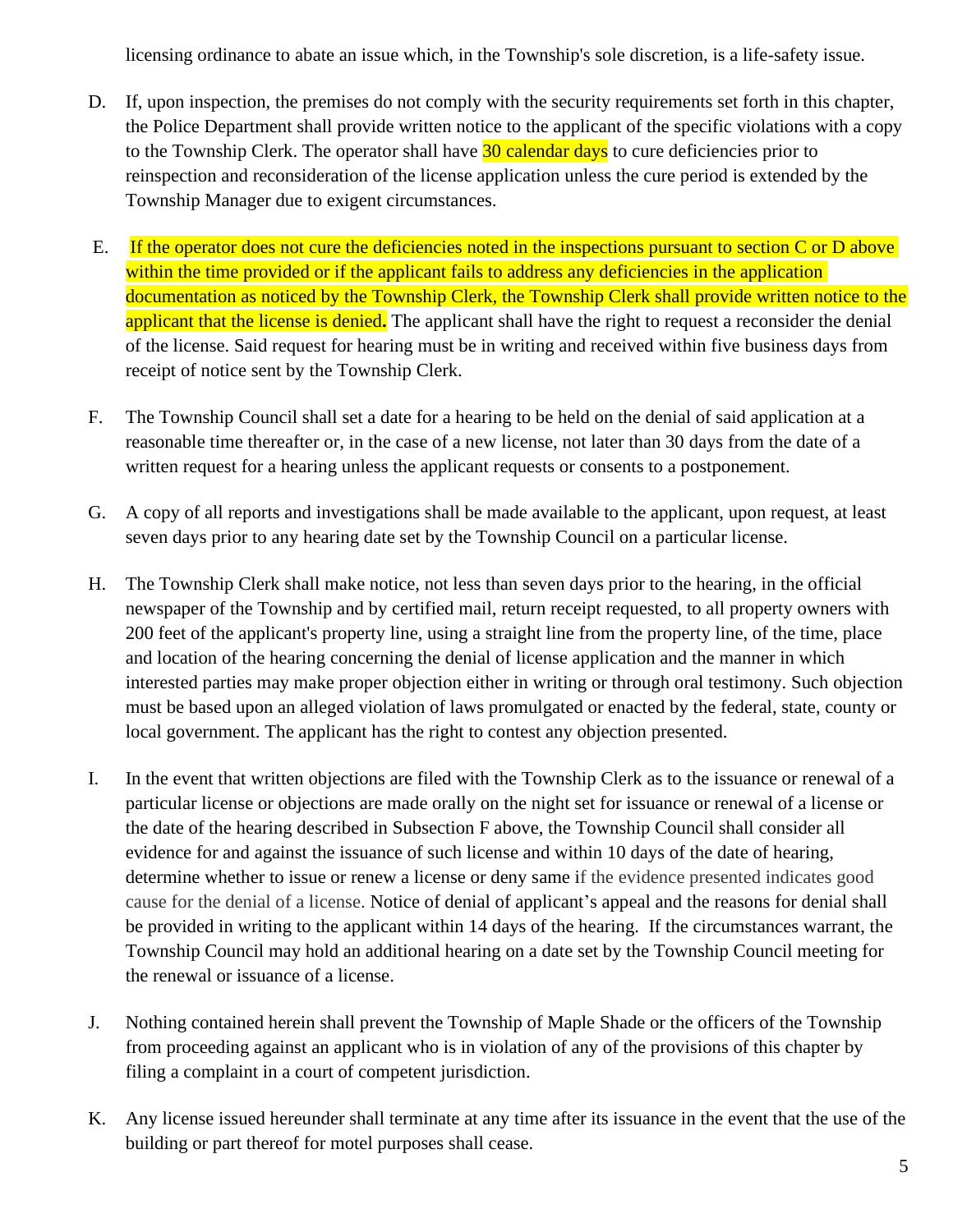#### § 114-17 **Security requirements.**

A. Security requirements: All motels are required to meet the following minimum-security requirements:

1. Guest registration:

(a) Every registering guest, **irrespective of method of payment**, shall furnish to an operator of a motel satisfactory identification as part of the registration process for the hire of lodgings at that motel by the transient.

(b) No room shall be rented to any person who shall be under 21 years of age at the time of the rental when not accompanied by a parent or legal guardian or providing proof of emancipation. Said age is set to deter security issues associated with underage drinking.

(c) Satisfactory identification for legal residents of the United States shall consist of one of the following: valid driver's license issued in the transient's state; a federal, state or county government photograph identification card; military identification card; a passport; or any other form of valid government identification on which the guest's photograph appears. For persons legally residing outside the United States, valid government identification shall include an official passport, U.S. visa, USCIS (United States Citizenship and Immigration Services) alien registration card (Green Card) or USCIS border crossing card.

(d) The operator of the motel shall maintain a record log and photocopy of the identification produced by the guest(s). The record log shall include the name of the transient, current address, Identification number (i.e., motor vehicle license number), number of guests in room, and state or country of issuance of identification, date of birth, date and time of check in and check out, method of payment and make, model and license plate number of guest vehicle, if guest intends to park vehicle at establishment. A mirror hang-tag shall be required for any guest vehicle to be parked on the premises which tag shall be placed on the guest vehicle rearview mirror **and shall identify the guest's check-in and check-out dates and the vehicle license plate number.**

(e) An operator shall notify any guest who fails or refuses to provide proper identification or refuses to identify occupants to any operator that a room will not be rented.

(f) The record log shall be made immediately available for inspection by the Chief of Police, or his designee, or other law enforcement agency, in the event of a police service incident or criminal investigation at the motel. Said log shall be kept by the motel owner and readily accessible for a period of no less than three years.

[i] The officer shall request to inspect the record log by asking the operator, or the operator's designee who is "on duty" and/or working at the time, to inspect the record. If inspection is refused, the operator or the operator's employee/designee must secure the record in the presence of the officer or an authorized representative of the Police Department or other law enforcement agency, in a manner directed by the officer or authorized representative, to ensure that no one can tamper with the record and so that the record can be maintained securely in the presence of the officer or authorized representative until such time as an administrative subpoena, an administrative search warrant, or other court order has been issued or denied. If the operator or the operator's designee cannot be located, or if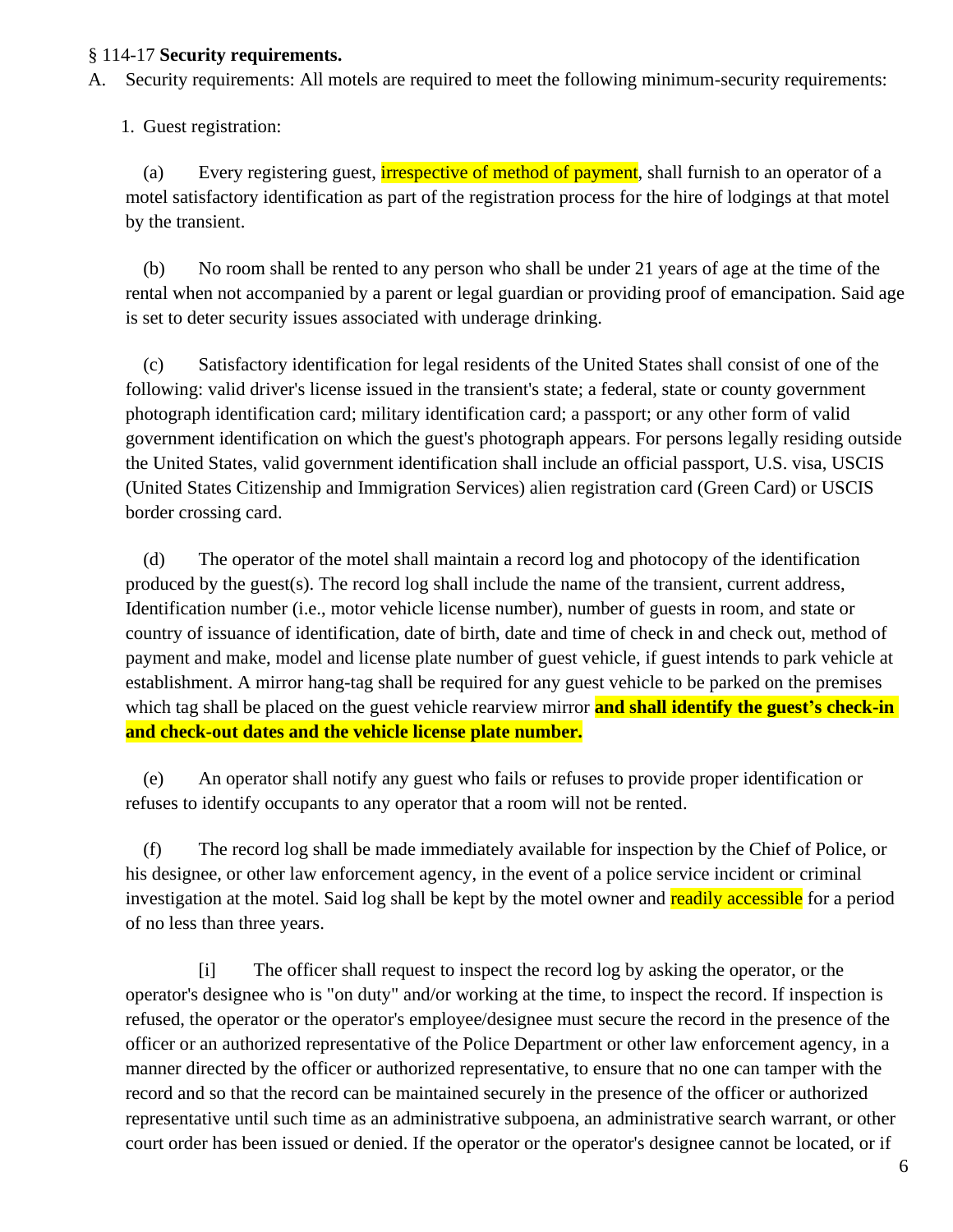inspection is refused, the police officer or an authorized representative may seek entry by serving the issuance of the administrative subpoena, an administrative search warrant, or other court order authorizing the inspection of the record log.

[ii] Whenever possible, the inspection shall be conducted at a time and in a manner that minimizes any interference with the operation of the business.

[iii] No person shall alter, deface or erase the record so as to make the information recorded in it illegible or unintelligible or hinder, obstruct, or interfere with any inspection of the record under this section.

[iv.] If, upon refusal to allow the officer to inspect the record, and the officer requires the record to be secured, the officer or authorized representative must apply for the administrative subpoena, administrative search warrant, or such other court order in an expeditious fashion, but within no less than 48 hours following said refusal.

[v.] In the event that the law enforcement officer or authorized representative seeks an administrative search warrant, same shall be sought and processed and the conduct of same shall be in accordance with applicable New Jersey Court Rules and/or other statutes.

[vi.] In the event that the law enforcement officer or authorized representative seeks an administrative subpoena, then same may only be sought if the Township's governing body has established an investigative committee under the New Jersey Municipal Investigations Act, N.J.S.A. 40:48-25 et seq. Should the governing body form such an investigative committee, it shall be entitled to exercise all powers delegated to it under said statutory provisions, including the authority to issue subpoenas such as those contemplated herein.

(g) The duties imposed on an operator by this chapter shall not be interpreted or applied so as to violate or cause the violation of the Americans with Disabilities Act of 1990 (P.L. 101-336).

(2) Parking requirement regulations.

(a) The operator shall inform each guest that vehicles must be parked nose-in to the parking space. For security reasons, back-in parking will not be permitted. In addition to informing the guest at check in that nose-in parking is required, the operator shall conspicuously post the property with permanent signs no less than 10 inches in height by eight inches in length which state "Nose-in Parking Required - Minimum \$100 fine."

(b) The operator shall inform the guest that failure to abide by this request may result in Police Department action.

(c) All persons utilizing parking spaces on a motel property shall park their vehicles nose in to the parking space. For security reasons, back-in parking will not be permitted.

(d) Any owner or operator of a motor vehicle who shall park or allow their vehicle to be parked in violation of this chapter, shall pay a fine of \$100 for a first offense and \$200 for each subsequent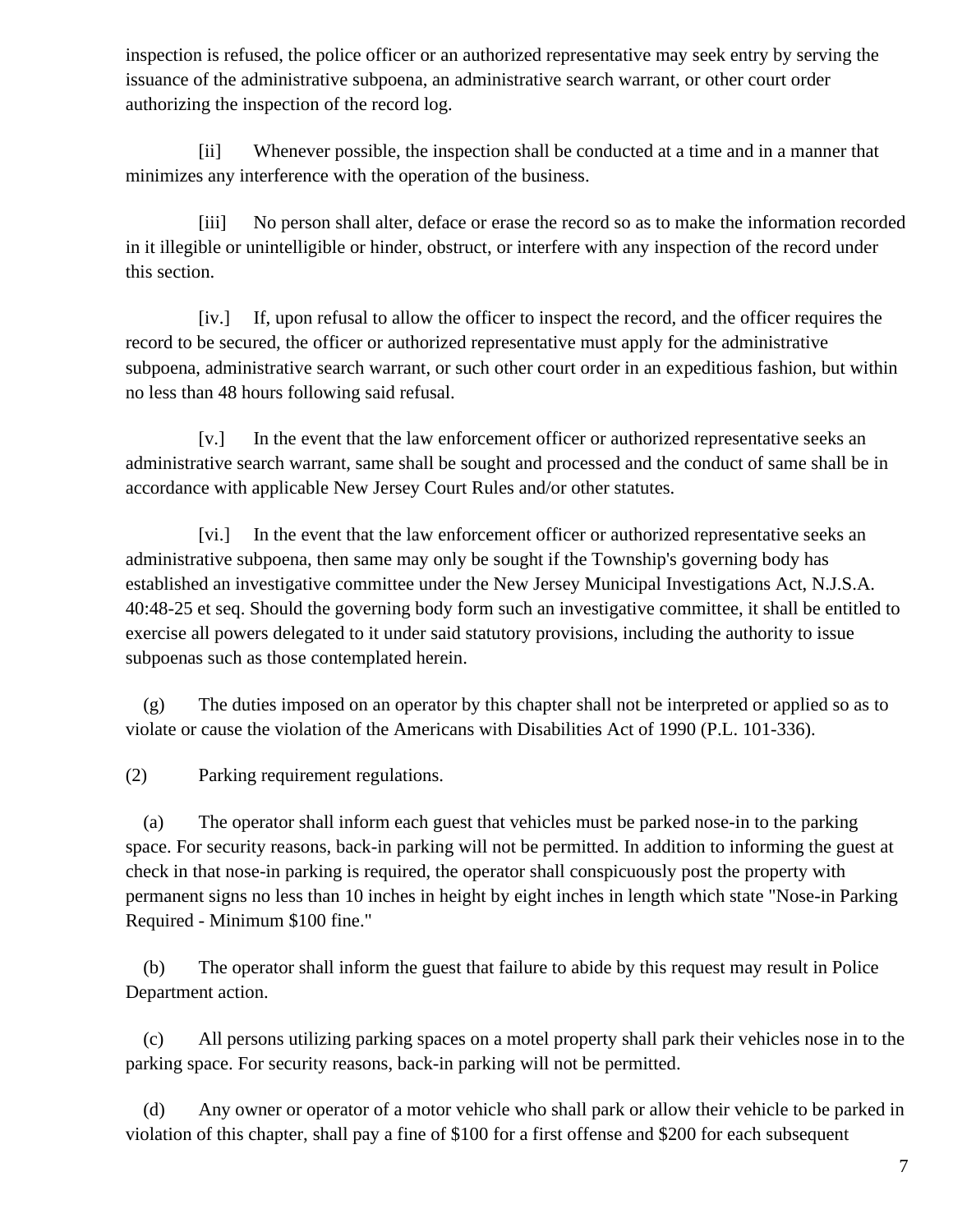offense.

(3) Frequency of rental. The operator shall not rent any room more than two times during any twenty-four-hour period, beginning at 12:00 noon and ending at 12:00 noon the following day.

(4) Occupancy. The sleeping accommodations of a motel shall be rented only for the use of guests as transient occupants and shall not be used or occupied on any permanent basis, and no such occupant shall be deemed to be a resident therein. Every motel shall maintain at all times a complete register of all rentals there and the true identification and correct dates of occupancy of each person using any room on the premises.

(a) No guest shall use or occupy any room or a portion of any room in any motel for a period of more than 31 consecutive days or more than 31 days during any ninety-day period. A portion of a calendar day shall constitute a full day. The period of occupancy continues even if the occupant moves to another room in the same motel or to another motel within the Township. Operator shall at all times conspicuously display a notice at the registration desk or entryway stating: "No guest shall use or occupy any room or a portion of any room in any motel for a period of more than 31 consecutive days or more than 31 days during any ninety-day period."

(b) A minimum of seven days prior to the expiration of the  $\frac{31 \text{-day}}{1 \text{day}}$  limit, it shall be an affirmative duty of the operator to petition the Chief of Police or his designee in writing to permit a guest to avail himself of the use of the motel for a period longer than  $\frac{31 \text{ days}}{1 \text{ days}}$  when such guest provides proof of current, valid residency more than 30 miles from Maple Shade Township and is utilizing the motel while performing a temporary function or service in Maple Shade Township, such as employment on a construction project, or where the guest is in need of temporary quarters while improvements are being performed on the guest's primary residence, making it temporarily uninhabitable, where such time frame remains limited to a definite timeline and where vacancy of the motel premises will occur at the conclusion of the construction project or the primary residence becomes habitable. The decision to permit any stay longer than  $31$  days remains at the sole discretion of the Chief of Police or his designee and may be appealed to the Township Council in writing and filed with the Township Clerk in the same manner as provided for denial of license as provided in §114-16 of this chapter.

(5) Identification of renters; renting for improper purposes prohibited. In addition to the other rules and regulations proposed hereunder, no licensee shall knowingly rent, allow or permit any room on the licensed premises to be used for any illegal or immoral purpose. The licensee's failure to set forth the true identity and correct hours shall serve as prima facie evidence of violation of this provision.

(6) Notification to police of suspicious guests. The motel operator shall make reasonable effort to notify the Township Police Department of the names and permanent addresses of guests that behave suspiciously after check-in. Suspicious activity shall include an act or event which causes an ordinarily prudent person to believe that unlawful behavior is in process or imminent.

(7) Requirement of on-site manager 24 hours a day. The operator shall cause the motel to maintain twenty-four-hour supervision by an on-site manager. Said manager(s) will have supervisory responsibilities over all other employees on site and shall serve as the first point of contact for the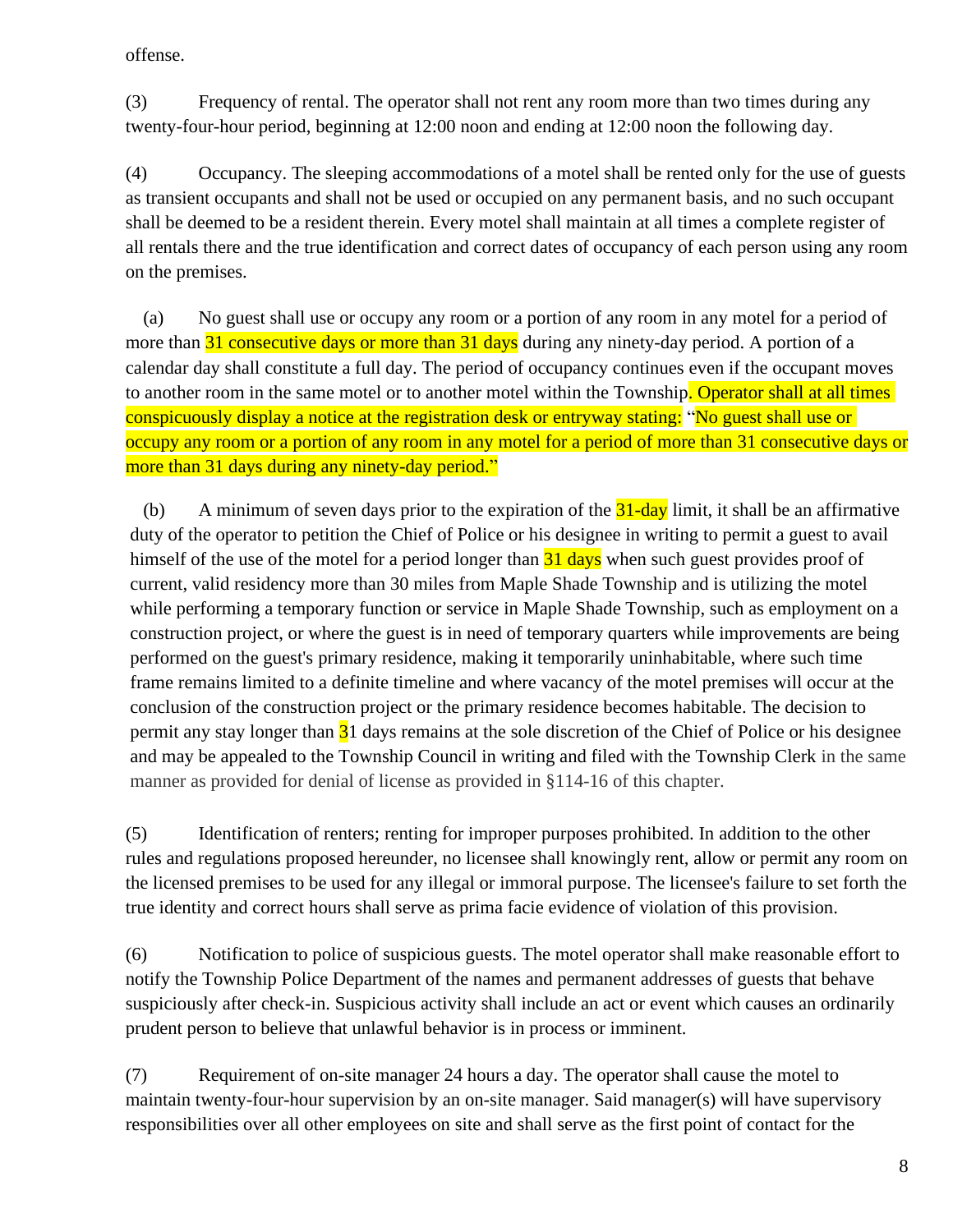Township Police Department.

# § 114-18 **(Reserved)**

# § 114-19 **Compliance with all laws and regulations required.**

A. All structures, buildings, dwellings, houses or parts thereof used for the purposes herein regulated shall comply with the Uniform Construction Code, the Land Use Development Ordinances, the Uniform Fire Safety Code, health ordinances and other applicable ordinances of the Township of Maple Shade and with the rules, regulations and laws of the State of New Jersey.

# § 114-20 **Report of communicable diseases.**

A licensee shall report to the proper authorities of the Township of Maple Shade all cases of persons or animals affected or suspected of being affected with any communicable disease in or about the licensed premises.

# § 114-21 **(Reserved)**

# § 114-22 **Payment of fees.**

- A. The annual fee for each license hereunder shall be as set forth in Chapter **88**, Fees.
- B. The annual fee for each license issued hereunder shall be prorated where the license shall not have been issued on April 1 of each year. Any period of a month over 15 days shall constitute a full month, and any period less than 15 days shall constitute a half month for the purposes of prorating the annual fee.
- C. Payment of said fee shall accompany the filing of the application for licenses and any intention to renew thereafter.
- D. Except as otherwise provided, all license fees shall become part of the Township's treasury.
- E. Where the licensee is engaged in more than one activity as enumerated in this article, at the same location, which may be subject to more than one fee, said licensee shall be required to pay that fee which would be charged for the activity assessed the highest fee.

#### § 114-23 **Time for submission of applications; term of license.**

- A. Applications for such license shall be made on or before the April 1 of each year on a form as set forth in this article and shall be signed and sworn to by the person, firm, partnership, corporation or entity actually engaged in such business and actually the true owners thereof.
- B. All licenses issued hereunder shall be issued for a period of one year commencing on April 1 and expiring at 12:00 midnight on March 31 of the next calendar year. All renewals shall be applied for and issued in a similar manner as the original application.
- C. In the event of a termination or closing of a motel, or a moving of same to a location outside the Township of Maple Shade, the holder of the license shall notify the Township Clerk of such termination or relocation not less that 20 days prior to the effective date of the termination or change of location. The change of location as set forth in this section is to apply only to those changes of location whereby the motel operation is moving beyond the boundary lines of the Township of Maple Shade. Changes of location within the Township of Maple Shade are governed by § **114-25** of this article.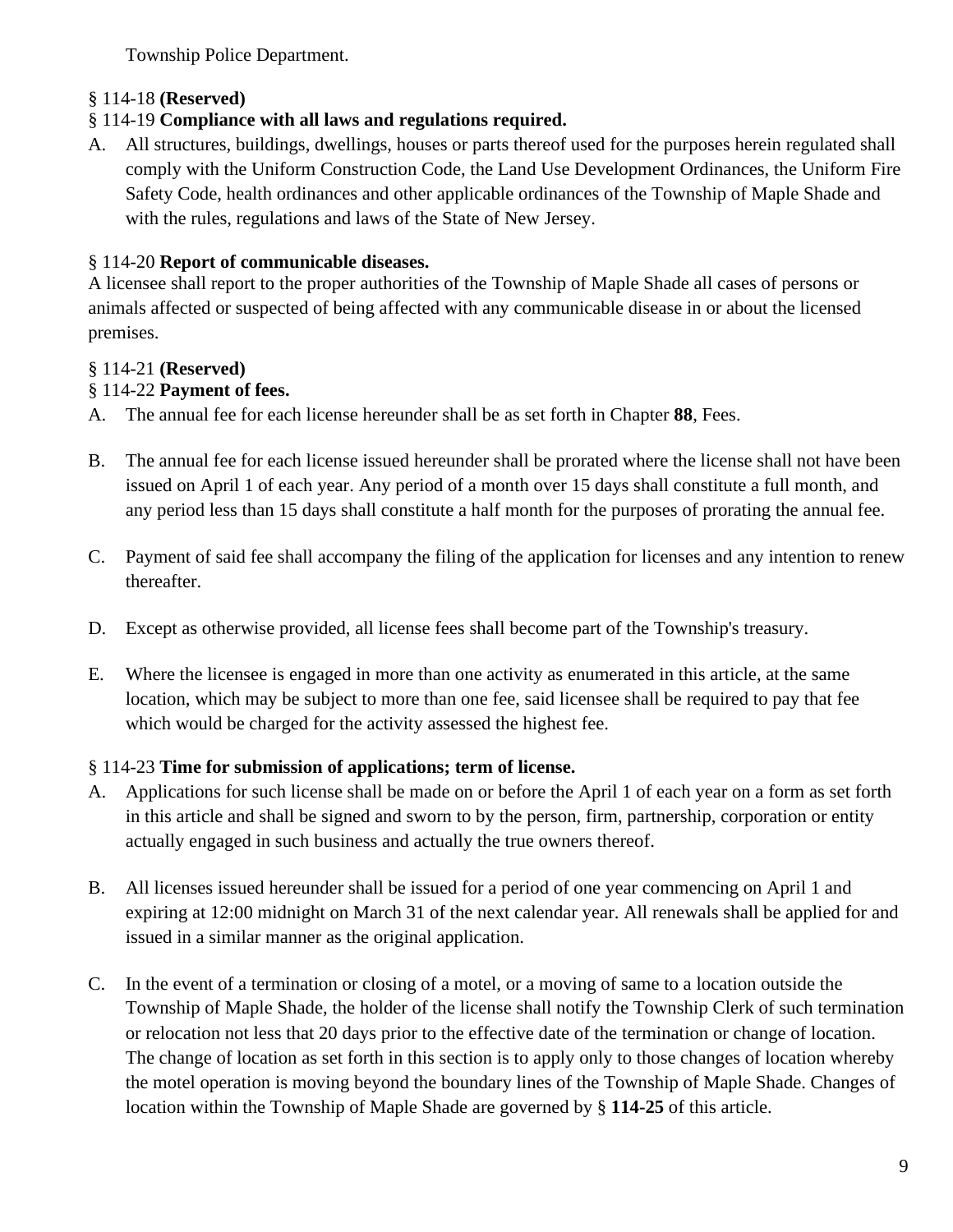# § 114-24 **Renewal date.**

Sixty days prior to the expiration of the existing license, each applicant shall make an application upon the forms issued by the Township Clerk. This section shall apply to any individual, firm, partnership, corporation or entity who is now or in the future conducting any activity within the Township of Maple Shade regulated by this article.

#### § 114-25 **Changes in location of motel.**

The location of any motel or of any permitted use may be changed, provided that 10 days' notice thereof is given to the Township Clerk and approval is granted by the Township Council, and also provided that there is compliance with the requirements of this article.

#### § 114-26 **Suspension and revocation of license.**

In the event that the Township Council finds upon a written report filed that there is such a serious infraction of the rules, regulations and ordinances of the Township of Maple Shade or the rules, regulations and laws of the State of New Jersey or that the operation of a premises licensed hereunder will constitute a serious menace to the health, safety, welfare and morals of the people of the Township or the occupants of such licensed premises, the Township Council shall have the right, upon the finding of good cause, to immediately suspend the license of such person, firm, partnership, corporation or entity licensed under this article. In the event that a license is suspended as set forth herein, the Township Council shall, within seven business days, hold a hearing, unless Council and the licensee mutually agree to hold same at a later date. A written report upon which the Township Council originally based its determination shall be given to the licensee at the time the Council suspends its license. The hearing to continue the suspension, revoke the license or take such other action as the Township Council deems necessary in its lawful discretion shall proceed where applicable in the same manner as if the proceeding were for the issuance of a new license. Nothing contained herein shall prevent the Township of Maple Shade or the officers of the Township from proceeding against the applicant in a court of competent jurisdiction.

#### § 114-27 **License terminated upon cessation of operation.**

Any license issued hereunder shall terminate at any time after its issuance in the event that the use of the building or part thereof for such purposes shall cease.

#### § 114-28 **Enforcement.**

The proper enforcement of the provisions of this article dealing with motel licenses shall be within the jurisdiction of the Township of Maple Shade Police Department and, additionally, within the jurisdiction of those officers charged with providing the necessary inspections and regulations.

#### § 114-29 **Violations and penalties. [Amended 4-16-2008 by Ord. No. 2008-07; 8-27-2020 by Ord. No. 2020-09]**

- A. Noncompliance with the terms and conditions of this chapter shall constitute a violation.
- B. Each and every day any violation of this chapter exists or continues to exist shall be determined as a violation or offense under this chapter.
- C. Any person, firm, partnership, corporation or entity violating any provision of this chapter by the performance of a prohibited act or by failing, neglecting or refusing to do any act or anything required by this chapter, other than the parking violation provided in Section 114-17 A (2) (d)**,** upon conviction, shall be subject to a fine of not more than \$2,000 imprisonment for a term not exceeding 90, a period of community service not exceeding 90 days or any combination thereof in the discretion of the Municipal